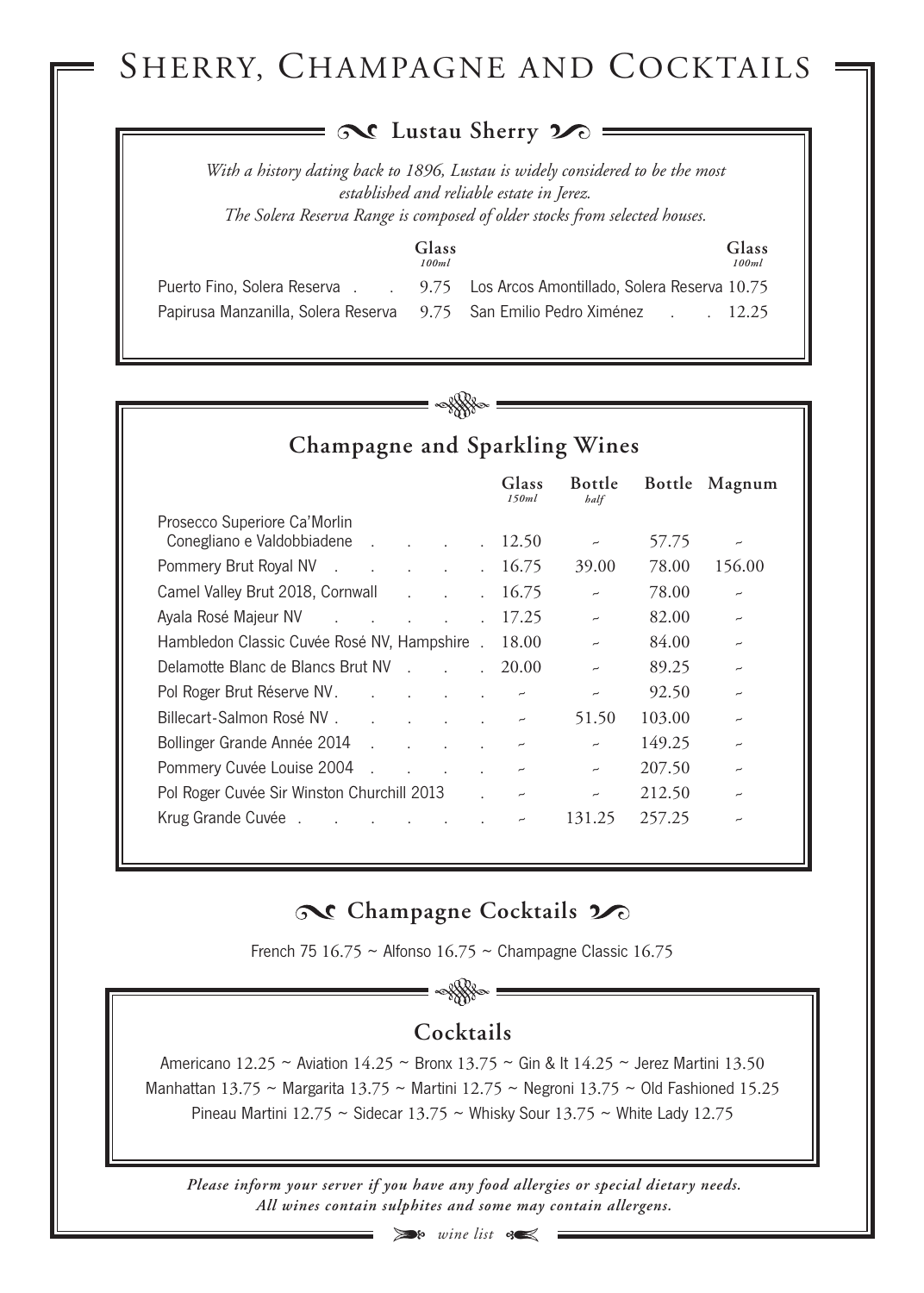# ROSÉ AND WHITE WINE

#### **No. White Wine**

|                                                                                                                                                                | Glass $175ml$            | <b>Bottle</b> |
|----------------------------------------------------------------------------------------------------------------------------------------------------------------|--------------------------|---------------|
| Côteaux de l'Ardèche 'Les Terrasses' 2020, Rhône Blanc                                                                                                         | 8.75                     | 31.50         |
| Château Haut Rian Semillon/Sauvignon 2020, Bordeaux<br>$\mathbf{r}$                                                                                            | 9.50                     | 33.25         |
|                                                                                                                                                                | 9.75                     | 34.50         |
| Bianco di Custoza 2021, Monte del Fra, Veneto. (Chercale Contractorum contractorum contractorum contractorum c<br>$\mathcal{L}^{\mathcal{A}}$                  | 10.25                    | 36.50         |
| Muscadet de Sèvre et Maine 'Sur Lie' 2020, Jean-François de Grand Mouton, Loire 11.00                                                                          |                          | 40.00         |
| Viognier 2020, L'Ostal, Languedoc.<br>the contract of the contract of the contract of<br>$\mathbb{R}^{\mathbb{Z}}$                                             | 12.00                    | 43.75         |
| Grüner Veltliner 2020 'Lois' Loimer, Niederösterreich<br>$\mathcal{L}^{\text{max}}(\mathcal{L}^{\text{max}}(\mathcal{L}^{\text{max}}))$<br>$\sim 10^{-1}$      | 12.25                    | 44.75         |
| Valençay Sauvignon Blanc/Chardonnay 2020, Sébastien Vaillant, Loire<br>$\mathbf{r}$                                                                            | 13.25                    | 47.00         |
| Sauvignon de Touraine 2020, Domaine Guy Allion, Loire<br>$\mathbf{r}$                                                                                          | 14.00                    | 50.00         |
| Macon Uchizy 2020, Domaine Talmard, Bourgogne<br>$\ddot{\phantom{a}}$                                                                                          | 14.75                    | 52.50         |
| Camel Valley 'Bacchus' 2021, Cornwall, England<br>$\mathbb{R}^{\mathbb{Z}}$                                                                                    | 14.75                    | 53.00         |
| Albariño 'Abadia de San Campio' 2021, Bodegas Terras Gauda, Rías Baixas                                                                                        | 15.25                    | 54.75         |
| $\mathbf{r}$                                                                                                                                                   | 15.75                    | 55.75         |
| Saint Véran 2020, Domaine de la Croix Senaillet, Bourgogne<br>$\mathbf{r}$                                                                                     | 17.00                    | 60.00         |
| Pinot Grigio 2020, Franz Haas, Alto Adige (all contracts of the contracts of the contracts of the contracts of<br>$\mathcal{L}^{\text{max}}$                   | 17.50                    | 61.00         |
| Riesling d'Alsace 'Les Grandes Lignes' 2019, Domaine Léon Boesch.<br>$\mathbf{r}$                                                                              | 17.75                    | 62.00         |
| Chablis 2020, Domaine Gilles et Nathalie Fèvre, Bourgogne<br>$\mathcal{L} = \mathcal{L}$<br>$\mathcal{L}^{\text{max}}$<br>$\mathbf{r}$                         | 18.25                    | 64.75         |
| The Wolseley Selection Sancerre 2019, Domaine André Dezat, Loire<br>$\ddot{\phantom{a}}$                                                                       | 18.50                    | 66.25         |
| Rully Blanc 'Clos Folie' 2019, Domaine de la Folie, Bourgogne<br>$\mathbf{r}$                                                                                  | 18.75                    | 67.50         |
| Pinot Blanc 'Seeberg' 2020, Prieler, Burgenland<br>$\mathbf{r}$                                                                                                | 19.00                    | 68.25         |
| Pouilly Fuissé 2020 'Vieilles Vignes', Domaine des Deux Roches, Bourgogne<br>$\mathbb{R}^{\mathbb{Z}^2}$                                                       | 20.00                    | 74.75         |
| Soave 'La Rocca' 2019, Pieropan, Veneto.<br>and the contract of the contract of the contract of                                                                | $\overline{\phantom{a}}$ | 82.00         |
| Gewürztraminer Grand Cru 'Osterberg' 2017, Domaine Mittnacht Frères, Alsace.                                                                                   | $\overline{\phantom{0}}$ | 84.00         |
| Riesling 2016, 'Hattenheimer Wisselbrunnen', Spreitzer, Rheingau<br>$\mathcal{L}^{\text{max}}$ and $\mathcal{L}^{\text{max}}$ . The $\mathcal{L}^{\text{max}}$ | $\overline{\phantom{a}}$ | 87.25         |
| Condrieu 'Les Vallins' 2019, Domaine Christophe Blanc, Rhône                                                                                                   |                          | 90.00         |
| Meursault 'Vieilles Vignes' 2017, Vincent Girardin, Bourgogne<br>and the state of the state of the<br>$\sim$                                                   | $\overline{\phantom{m}}$ | 95.00         |
| Puligny Montrachet 2019, Domaine Bachelet-Monnot, Bourgogne                                                                                                    |                          | 115.00        |
| Chassagne Montrachet 1er Cru 'Les Chaumées' 2018 Domaine Philippe Colin, Bourgogne -                                                                           |                          | 136.50        |
| Corton Charlemagne 2017, Vincent Girardin, Bourgogne                                                                                                           |                          | 212.50        |

## FEATURED PRODUCER

 $=$ 

### **New Zealand, Ata Rangi, Martinborough**

*Ata Rangi, meaning 'dawn sky, new beginning' is owned by Clive and Phyll Paton and is widely regarded as New Zealand's top Pinot Noir producer.*

The vineyards were first planted by the Patons in 1980 on deep, free-draining alluvial gravels, the original *course of a local river which flows from the hills that flank the eastern side of the valley.*

*The Pinot Noir comes from the oldest parcels of fruit and is a very complex, structured wine, beautifully perfumed in the classic Ata Rangi style. The Crimson Pinot Noir is produced from younger vines aged between 5 and 25 years and is softer and more approachable. The Sauvignon Blanc named* Te Wa' meaning 'Time and Place' is partly barrel fermented, delivering a wine that focuses as much on *texture and length of palate as it does on the enticing aromatics.*

The Lismore Pinot Gris is harvested relatively late to enable the grapes to develop their full flavour profile.

|                                                                                                                                                                |  | Glass 150ml Bottle |         |
|----------------------------------------------------------------------------------------------------------------------------------------------------------------|--|--------------------|---------|
| Te Wã Sauvignon Blanc 2019, Martinborough, New Zealand.                                                                                                        |  | 15.50              | 56.00   |
| Crimson Pinot Noir 2019, Martinborough, New Zealand.                                                                                                           |  | 19.00              | 69.00   |
| Lismore Pinot Gris 2020, Martinborough, New Zealand.                                                                                                           |  | 19.50              | 72.00   |
| Pinot Noir 2018, Martinborough, New Zealand<br>the contract of the contract of the contract of the contract of the contract of the contract of the contract of |  |                    | .125.00 |
|                                                                                                                                                                |  |                    |         |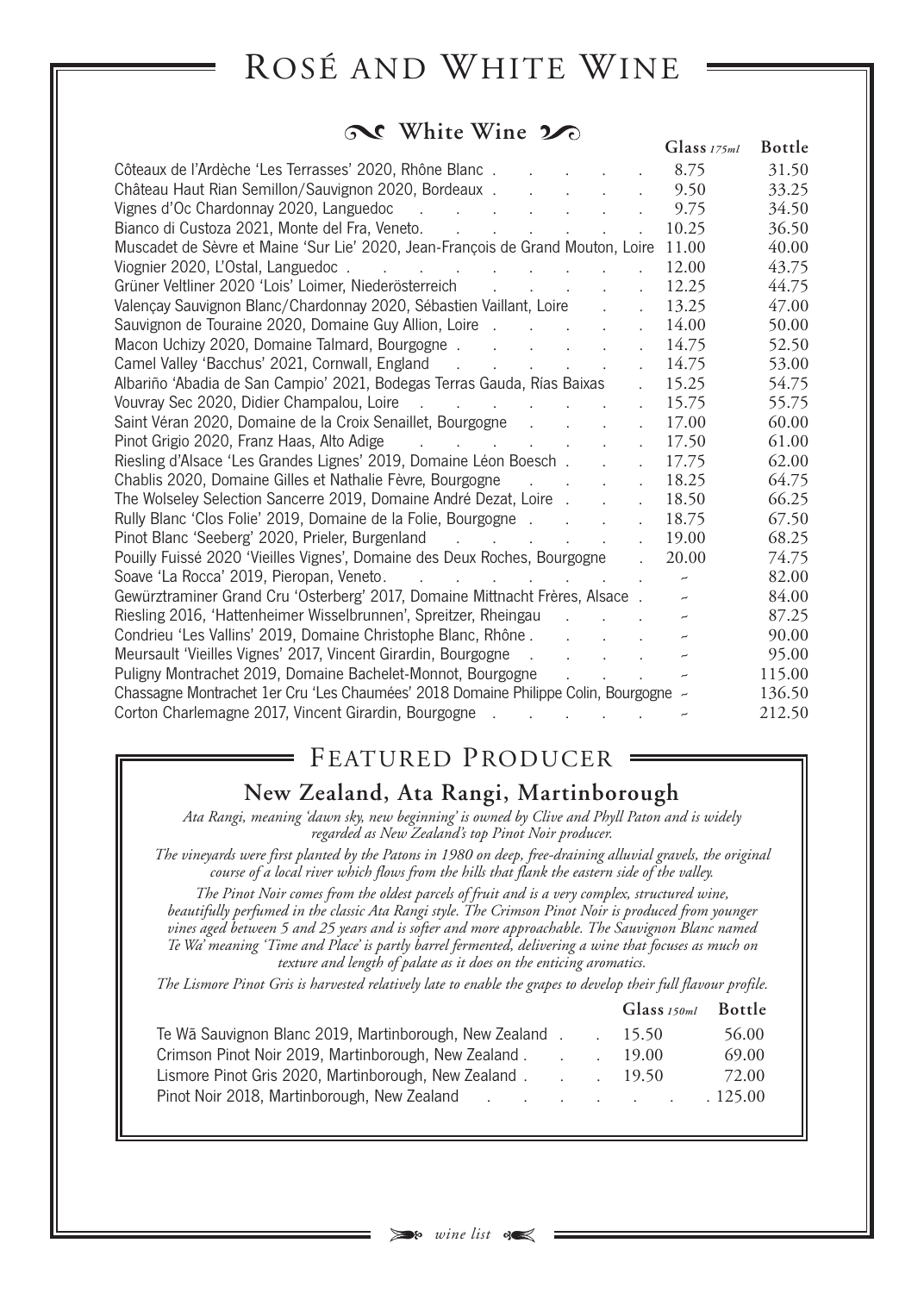# RED WINE

### $\infty$  Rosé Wine  $\infty$

| $\sigma \gg 1008$ will $\sim \sigma$                     |                                     |                                 |  | Glass <sub>175ml</sub> Bottle |       |
|----------------------------------------------------------|-------------------------------------|---------------------------------|--|-------------------------------|-------|
| Rosé de Triennes 2020, IGP Méditerranée, Provence        | the contract of the contract of the |                                 |  | 13.75                         | 49.50 |
| Domaene Gobelsburg Rosé 2020, Niederosterreich. 17.50    |                                     |                                 |  |                               | 61.00 |
|                                                          |                                     |                                 |  | 18.50                         | 65.25 |
| Domaines Ott Rosé 2020, Clos Mireille, Côtes de Provence |                                     | the contract of the contract of |  | 20.00                         | 82.00 |

| Red Wine 20                                                                                                                                 |                                                                                                     |                           |                            |                          |               |
|---------------------------------------------------------------------------------------------------------------------------------------------|-----------------------------------------------------------------------------------------------------|---------------------------|----------------------------|--------------------------|---------------|
|                                                                                                                                             |                                                                                                     |                           |                            | Glass $175ml$            | <b>Bottle</b> |
| Vignes d'Oc Rouge 2020, Languedoc<br>$\mathbf{r}$ , $\mathbf{r}$ , $\mathbf{r}$ , $\mathbf{r}$ , $\mathbf{r}$ , $\mathbf{r}$ , $\mathbf{r}$ |                                                                                                     | <b>Contract Contract</b>  |                            | 8.75                     | 31.50         |
| Moulin de Gassac 'Classic' 2020, Hérault (Collection Collection Collection Collection Collection Collection Co                              |                                                                                                     |                           | $\mathbf{r}$               | 9.50                     | 33.25         |
| Cabernet Sauvignon 2020, Domaine de Mont d'Hortes, Languedoc.                                                                               |                                                                                                     |                           |                            | 9.75                     | 34.25         |
| Le Sabounet, Vin de France, Domaine Roger Sabon, Southern Rhône.                                                                            |                                                                                                     | $\mathbb{R}^{n \times n}$ |                            | 10.25                    | 36.50         |
| Corbières 2018, Château la Bastide, Languedoc                                                                                               |                                                                                                     |                           | $\mathbf{L}$               | 11.00                    | 39.75         |
| Château La Grave Singalier 2018, Bordeaux Supérieur                                                                                         |                                                                                                     |                           |                            | 12.25                    | 44.75         |
| Ribeiro Santo 2020, Carlos Lucas, Dao.                                                                                                      |                                                                                                     |                           |                            | 13.00                    | 47.00         |
|                                                                                                                                             |                                                                                                     |                           |                            | 13.50                    | 49.00         |
| Cahors Malbec 'Cuvée Juline' 2016, Domaine La Bérangeraie                                                                                   |                                                                                                     |                           | $\ddot{\phantom{a}}$       | 14.00                    | 50.00         |
| Côtes du Rhône Domaine La Soumade 2019, André Roméro                                                                                        |                                                                                                     |                           |                            | 14.50                    | 52.50         |
| Le Bourgogne Pinot Noir 2020, Domaine Chanson                                                                                               |                                                                                                     |                           | $\ddot{\phantom{a}}$       | 15.75                    | 56.75         |
|                                                                                                                                             |                                                                                                     |                           | $\ddot{\phantom{a}}$       | 16.00                    | 57.75         |
| Brouilly, Château de Pierreux 2020, Beaujolais. (Changle Changeline Changle Changeline Changle Changle                                      |                                                                                                     |                           |                            | 16.75                    | 59.00         |
| Rosso di Montalcino 2019, Tenuta di Argiano, Tuscany                                                                                        |                                                                                                     |                           | $\mathbf{L}$               | 17.00                    | 60.00         |
| The Wolseley Selection Médoc 2011, Château La Tour de By, Bordeaux.                                                                         |                                                                                                     |                           | $\mathbf{r}$               | 18.75                    | 67.25         |
| Gigondas 'Les Fouilles' 2018, Domaine Burle, Southern Rhône                                                                                 |                                                                                                     |                           | $\mathcal{L}^{\text{max}}$ | 19.50                    | 71.50         |
| Ribera del Duero Corimbo 2016, Bodegas La Horra                                                                                             |                                                                                                     |                           |                            | 20.00                    | 74.75         |
| Spatburgunder 'Malterdinger' 2018, Bernard Huber, Baden                                                                                     |                                                                                                     |                           |                            | $\overline{\phantom{m}}$ | 80.00         |
| Beaune 1er Cru 'Teurons' 2017, Domaine Chanson, Bourgogne.                                                                                  |                                                                                                     |                           |                            | $\overline{\phantom{a}}$ | 86.25         |
| Pauillac de Lynch Bages 2017, Bordeaux.<br>the contract of the contract of the contract of                                                  |                                                                                                     |                           |                            | $\overline{\phantom{m}}$ | 92.50         |
| Châteauneuf-du-Pape 2015, Domaine du Vieux Télégraphe, Rhône                                                                                |                                                                                                     |                           |                            | $\overline{\phantom{m}}$ | 104.00        |
| Brunello di Montalcino 2016, Poggio San Polo, Tuscany                                                                                       |                                                                                                     |                           |                            | $\overline{\phantom{m}}$ | 114.50        |
| Côte Rôtie 'Cuvée Ampodium' 2016, Domaine René Rostaing, Northern Rhône.                                                                    |                                                                                                     |                           |                            | $\overline{\phantom{m}}$ | 126.00        |
| Gevrey Clos Prieur 2018, Domaine Marc Roy, Côtes de Nuits, Bourgogne                                                                        |                                                                                                     |                           |                            |                          | 131.25        |
|                                                                                                                                             |                                                                                                     |                           |                            | $\overline{\phantom{m}}$ | 157.50        |
| Château Léoville Barton 2012, 2eme Cru Classé, St. Julien                                                                                   |                                                                                                     |                           |                            |                          | 191.25        |
| Château Lynch Bages 2011, 5ème Cru Pauillac, Bordeaux.                                                                                      | $\mathbf{u}^{\prime}$ and $\mathbf{u}^{\prime}$ and $\mathbf{u}^{\prime}$ and $\mathbf{u}^{\prime}$ |                           |                            |                          | 272.00        |

## FEATURED RED WINE PRODUCER

### **Elio Altare, Piemonte**

Elio Altare is one of the star producers of Piemonte and makes a stunning and unique range of wines. *They are packed with vivid character and always deliver a seductive, silky texture. Viticulture is organic and sulphur usage is incredibly low. These are some of the most honest,*

*pure and environmentally friendly wines in the region.*

|                                                 |  |  |  | Glass 175ml Bottle |
|-------------------------------------------------|--|--|--|--------------------|
| Dolcetto d'Alba 2020, Elio Altare 17.25         |  |  |  | 60.00              |
| Barbera d'Alba 2020, Elio Altare 18.25          |  |  |  | 64.25              |
|                                                 |  |  |  | 119.75             |
| Barolo 'Ceretta' Vigna Bricco 2015, Elio Altare |  |  |  | 179.50             |
|                                                 |  |  |  |                    |

*Please inform your server if you have any food allergies or special dietary needs. All wines contain sulphites and some may contain allergens.*